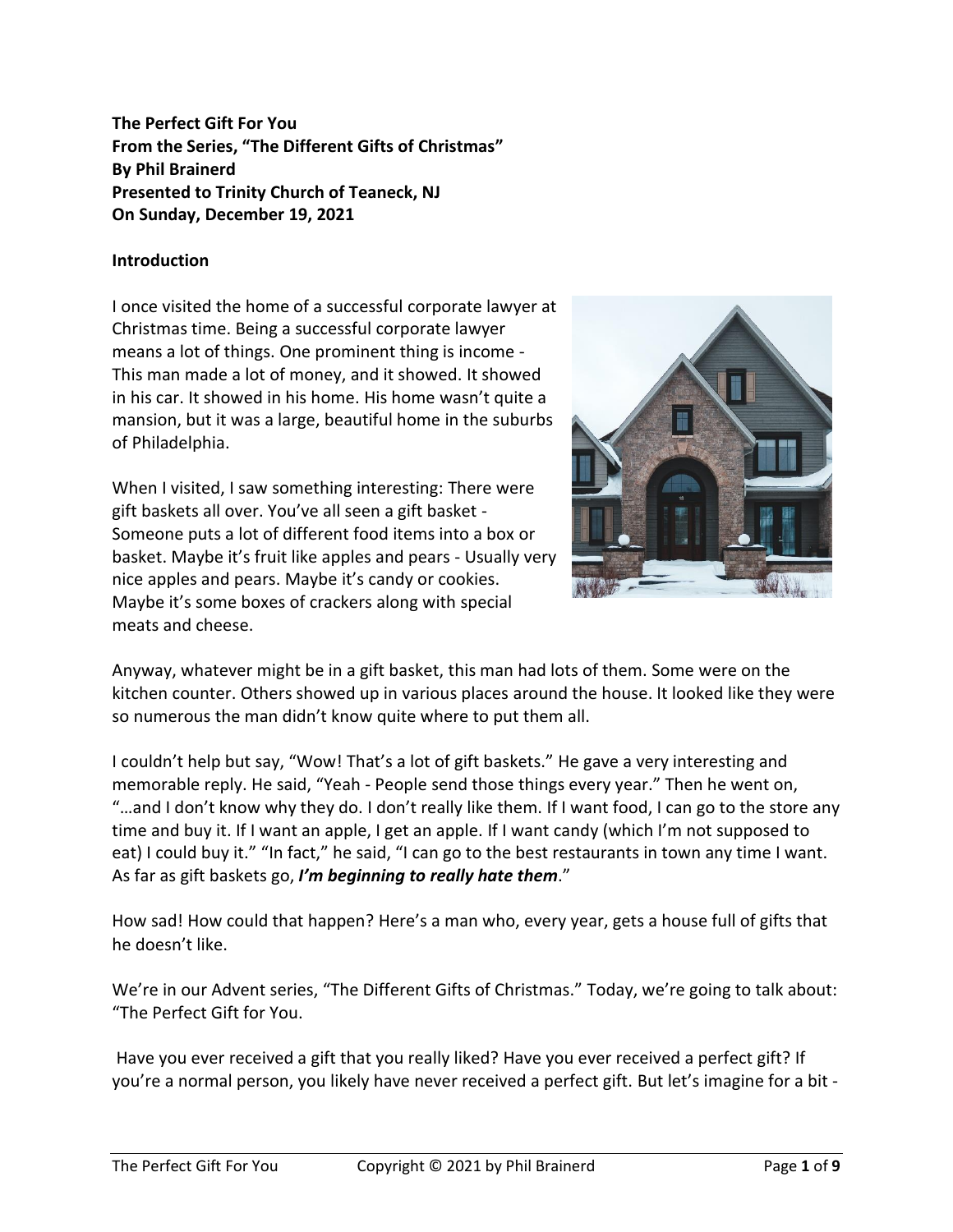What would it take for that to happen? What would it take for someone to give you a perfect gift?

Let me make a suggestion: In order for someone to give you a perfect gift, you would need two things:

# **Knowing**

First, that someone would have to know you. They would have to know what makes you happy. They would have to know if there are things that bother you, so they could avoid those things. If somebody knew you, and knew you really well, they would know what you want for a gift. That's the first thing you would need: Someone who knows you.

## **Loving**

Here's the second. Imagine that somebody met the first condition: They know you, and they know you well. Someone asks them, "So, do you know what you're going to give as a gift?" The person answers: "Yes, but who cares? Why would I bother?" That's a person who doesn't care. If a person knows you but doesn't care about you, that's bad. You want somebody who knows you *and who cares*.

Now, let's say the perfect gift for you is something big - Something hard. In that case, you want someone who cares about you a lot. Maybe you want someone who loves you. *So, to receive the perfect gift, you would need someone who both knows you and who loves you.*

We're observing the fourth Sunday of Advent. Today, we lit the candle of Love. So, we're going to talk about it. We'll begin by asking a question: Is there someone who both knows you and loves you? The answer: Yes! And that's one of the biggest points of Christmas.

Let's learn about it.

## **I. Someone Knows You**

Let's revisit a passage we looked at recently in our Advent series. This is something that God said to the prophet Jeremiah:

The word of the Lord came to me, saying, "Before I formed you in the womb I knew you…" (Jeremiah 1:4-5)

When we read these words, we learn two important things. Both of those things have to do with the relationship God had with Jeremiah.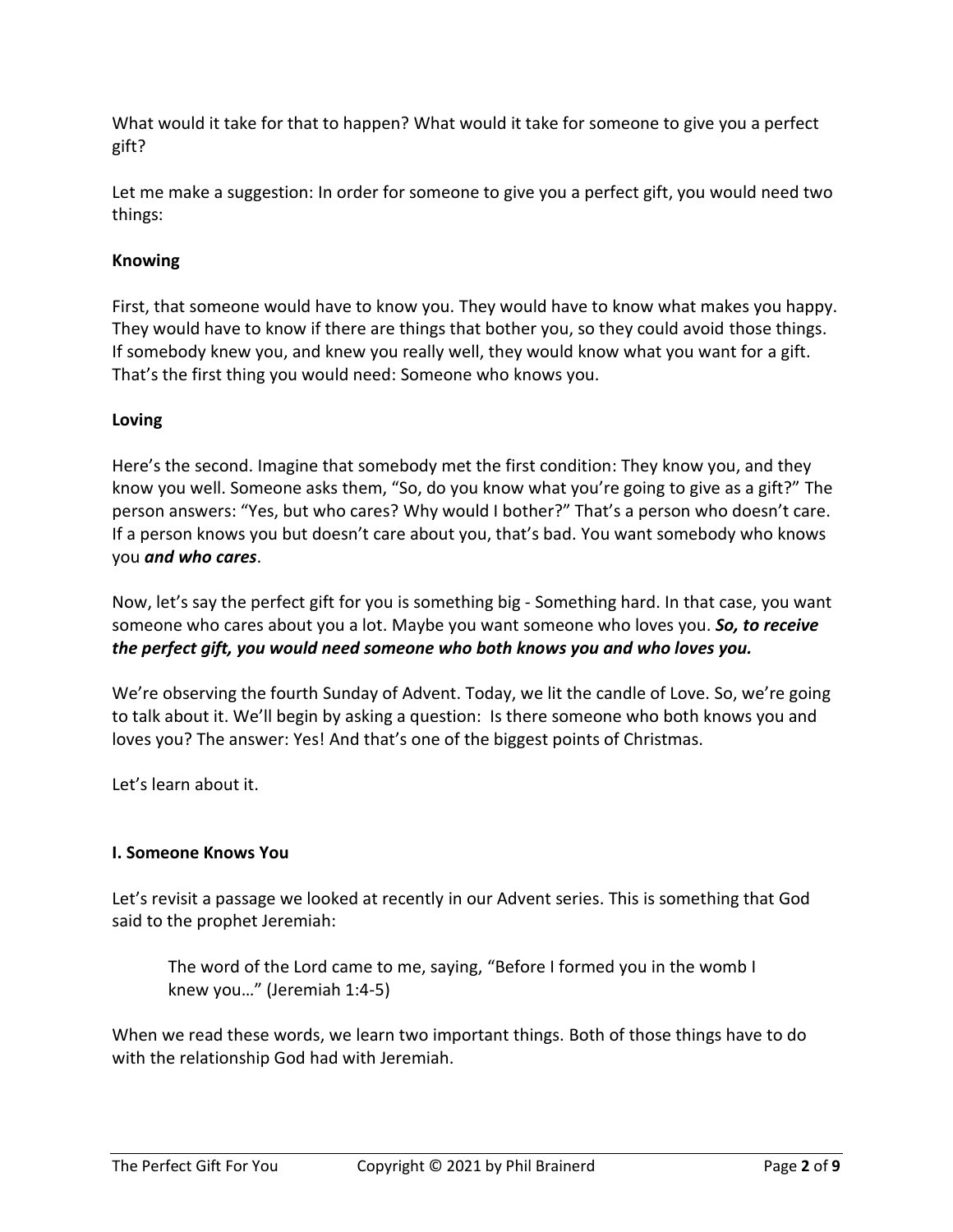*First*, God formed him. Jeremiah was not an accident. No one is. The infinite God exercises total control over every aspect of the universe. Nothing is a surprise to him.

*Next*, God says that he *knew* Jeremiah. In fact, God knew Jeremiah long before Jeremiah was even conceived. We don't have time to hit every part of the Bible that says so, but God knows each of us. And he knew us long before we were born.

We've spoken about this in the past, so let's quickly review. What does it mean to know someone? All of us know *about* people. If you don't sleep through every minute of your history classes in school, you know *some* things about a lot of people - Important people - People like presidents and prime ministers and other world leaders.

But *knowing* someone is very different than knowing *about* them. To *know* someone means you *met* them. To know someone means you've had a personal encounter with them - You've had a personal experience.

This leads to something: The more time you spend with someone, the more you know them.

This becomes practical. Here's how: When you know someone well, you how they will act in a given situation. You know that because you've been with them in different situations. You've seen what they did in those situations.

You know what they like. You know what makes them happy. You know that because you were there to watch how they responded when they saw different things. And sometimes you saw that they were happy.

Conversely, you know what they don't like, and you know what makes them unhappy. Again, you know this because you've watched them in different situations where things came along, and they didn't react well to those things.

Well, God knows each of us. This raises an interesting question: Is it possible to know someone **better** than they know themselves? Let's look at something the great King David wrote in the book of Psalms:

- 1 You have searched me, Lord, and you know me.
- 2 You know when I sit and when I rise; you perceive my thoughts from afar.
- 3 You discern my going out and my lying down; you are familiar with all my ways.
- 4 Before a word is on my tongue you, Lord, know it completely.

(Psalm 139:1-4)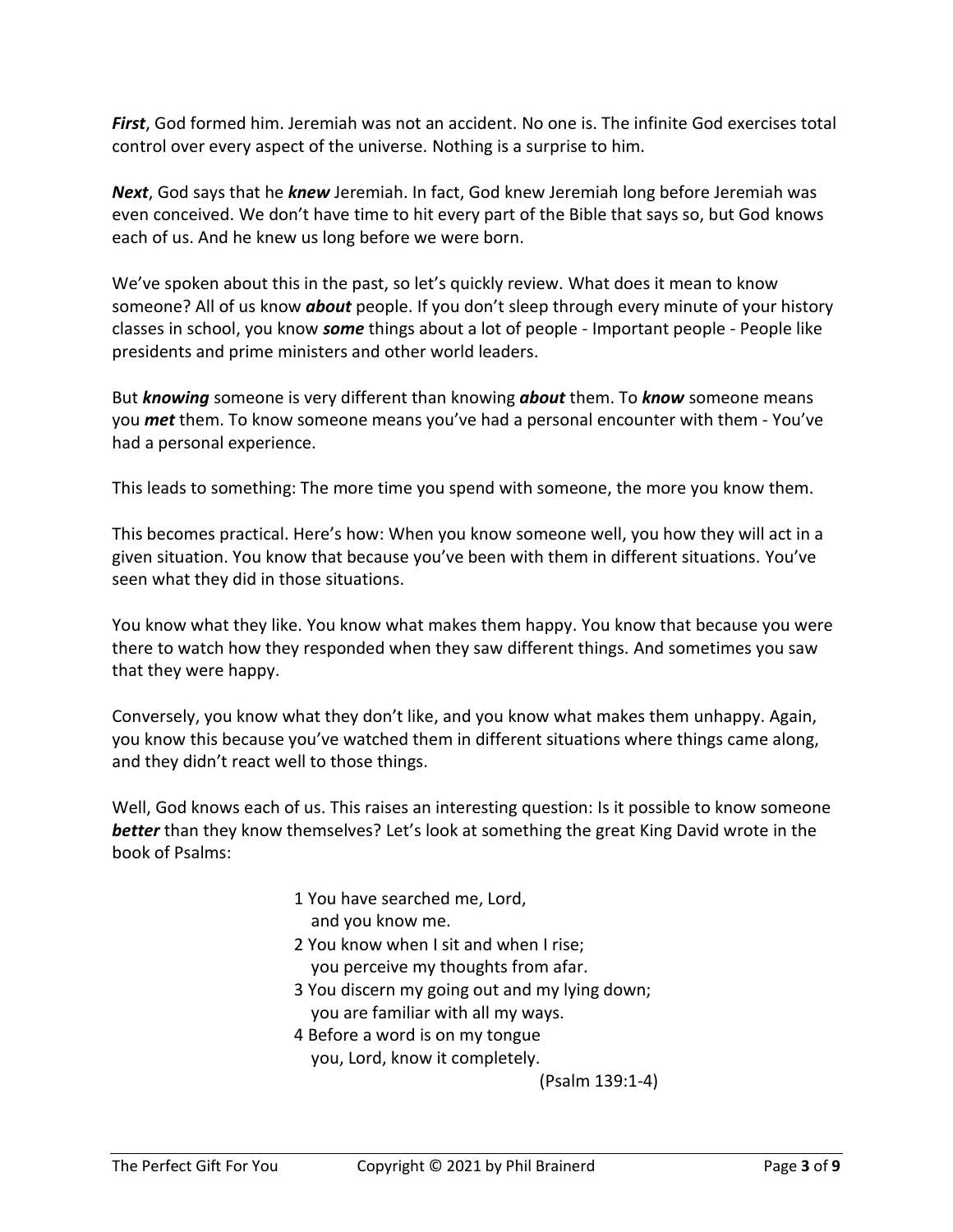David said that God knew him. How did God do that? David said God searched him. And he didn't just look in David's pockets - God searched David's whole being.

Can you search someone's whole being? I can't. I can search a location, such as a park. I can search things, such as looking through files. But I can't search a person's whole being. God can, and only God can.

And what did God know about David? Everything. Sitting and standing. Coming and going. God knew all of David's thoughts. He knew all of David's ways. Even before David could say one word, God knew it. I'd say God knew David very well, and David recognized that.

Now, here's another question: If God can know us better than we can know ourselves, is his idea of a perfect gift different than ours?

## **A story**

Let me tell you a story I once heard. Years ago, there was a television series called "The Twilight Zone." It was a show that was designed to make people think. One episode had the title, "What you need." The episode was first aired on Christmas day, 1959.

It starts in a little café in New York City. You can picture it – there's a counter where a few people could sit. A few small tables. There are just a few people in the café. At one table sits an attractive woman reading a book. At the counter sits a man in his early thirties.

Into this this scene steps an elderly man carrying a large leather bag. His name is Depott. Depott walks up to the woman and says to her, "I have something you need." Her name is Gretta. Depott reaches into his bag and pull out a small bottle of fabric cleaner, which he hands to Gretta. She doesn't know what to say. You can tell she's thinking, "Why in the world should I need this?" But she politely thanks the man and puts the bottle into her purse.

Next, Depott walks up to the man seated at the counter. He is called "Lefty". As it turns out, Lefty was a former baseball player. He was very good in his day, but sadly, a sports injury sidelined him. Now he's just someone looking for work. Depott says, "I have something you need." He hands the baseball player a bus ticket. Lefty reads it and says, "Scranton, PA. Why do I need to go to Scranton?" Depott just nods and walks away.

Depott is about to walk out when he notices the last man in the corner. His name is Fred. Fred is a con artist who has seen better days. Depott walks up to him and says, "I have something you need." He reaches into his bag and pulls out a pair of scissors, which he then hands to Fred. Fred says, "Why do I need this?" Depott replies, "Hang onto it." He then leaves. Fred finds a place for the scissors in the front pocket of his jacket.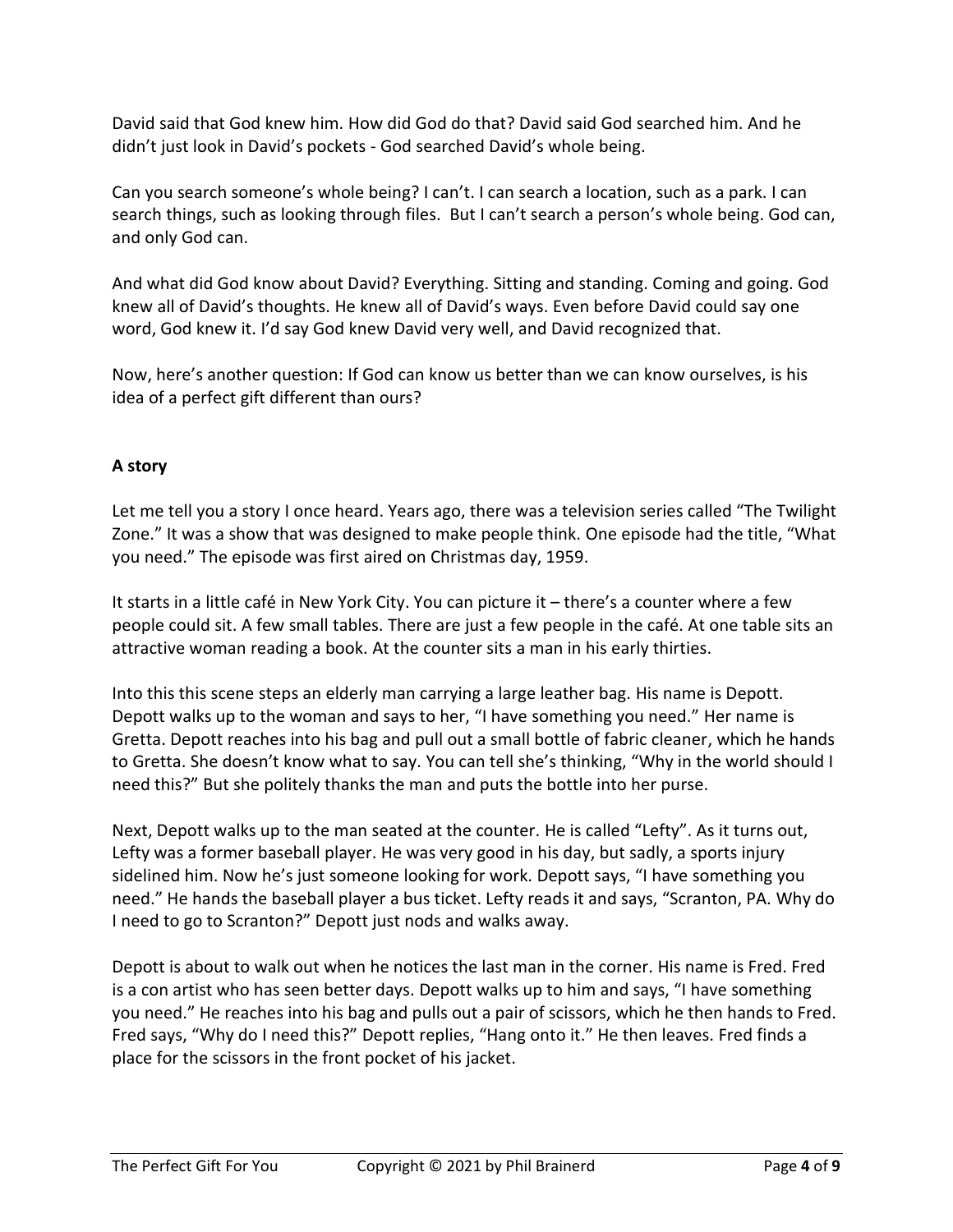Almost as soon as Depott has walked out the door, the phone rings (They didn't have cell phones in those days). The owner answers it and says, "Hey Lefty, it's for you." It turns out there's a minor league baseball team in Scranton. The just lost their coach. Lefty's name came up. If he can be in Scranton by the next day, they'll interview him. It's not a done deal – but if he can do well at the interview, he's back in baseball. Lefty laments, "But how do I get there?" "I'm broke and I don't have a car." Suddenly, he remembers – he has a bus ticket to Scranton.

Lefty is so excited, he jumps up. Sadly, in the process he spills something on the lapel of his jacket. He says, "Oh, no - This is my only good jacket. I can't go looking like this!" Suddenly, Gretta remembers that she has a small bottle of fabric cleaner. She pulls it out, puts a little on a napkin, and gets to work.

As she starts to wipe the spot on the lapel of his jacket, Gretta's eyes meet Lefty's. There's some chemistry going on there, and you know something good is going to happen.

While all this was going on, Fred left and headed home. He gets to his apartment building and steps into the elevator. As the door starts to close though, something terrible happens. Fred's wearing a long scarf, and it gets caught in the door. The elevator starts to move, and you can watch the scarf pulling Fred to the floor. He's terrified – he's about to get his head pulled off. Suddenly he remembers – he has a pair of scissors in his pocket. He's able to pull out the scissors and cut himself free in the nick of time.

We'll stop here. It's a great episode and I'm sure it's available on some online service. I'll let you watch and see the rest. But that's the idea: Sometimes the perfect gift isn't something we'd expect.

Now that story was from TV. It's not real, but God is. And his stories are very real.

Since God knows us better than we know ourselves, what are some things that God might give to us? What might he think of as the perfect gift? Let's read something else from the Psalms.

> 13 As a father has compassion on his children, so the Lord has compassion on those who fear him; 14 for he knows how we are formed, he remembers that we are dust.

(Psalm 103:13-14)

God knows us. He knows how we are formed. Because of that, he knows we are dust. That's another way of saying that we are limited. We sometimes fail. Instead of being courageous, sometimes we're afraid. Instead of being good, we're bad.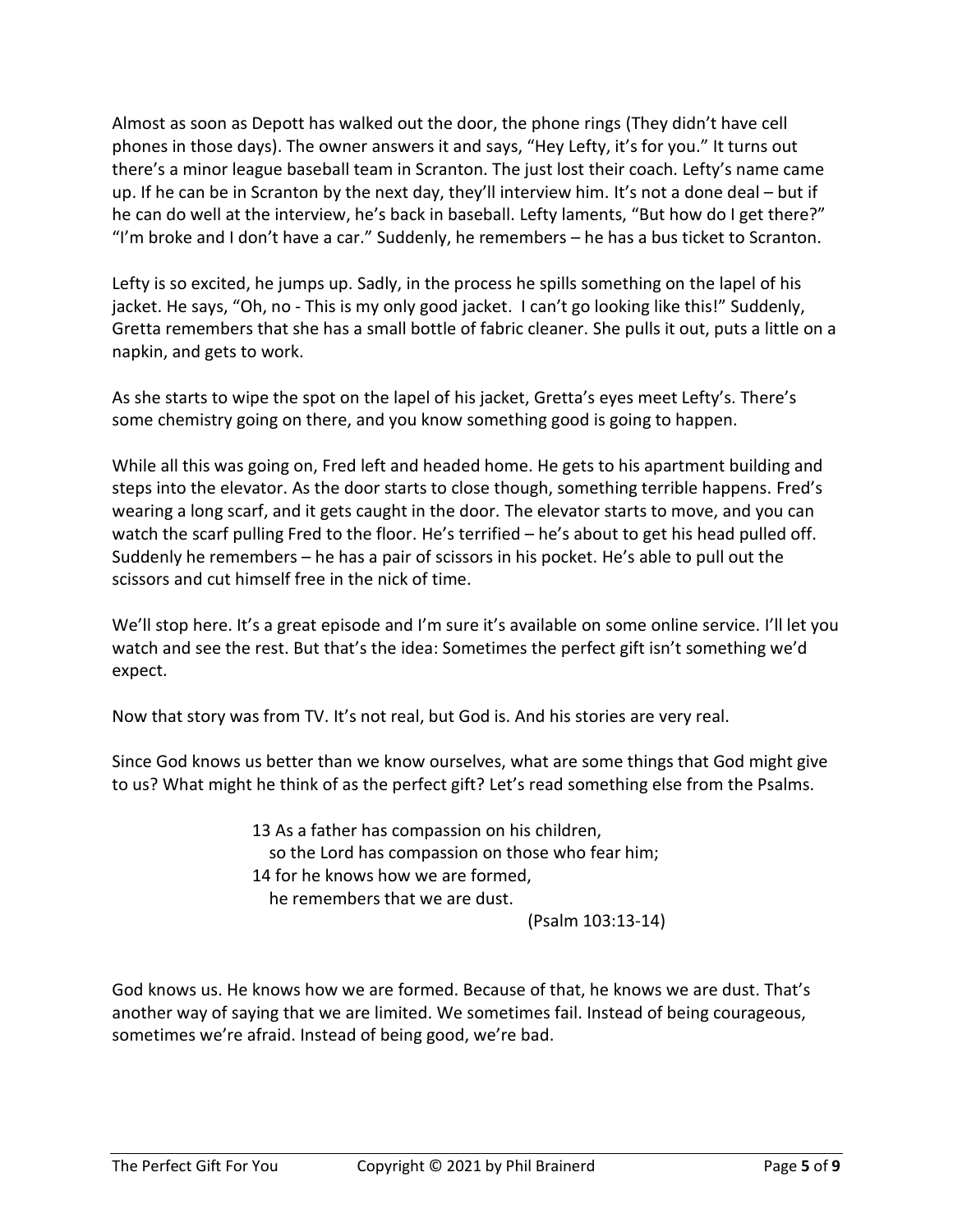How does the God who knows us respond to this? How does he respond to our weakness and limitations? *He responds with compassion.*

What's the perfect gift for us? We think we need a better car. We think we need a better job. We think we need all kinds of things. God knows what we really need. We need *compassion*. And he has compassion, we're told, on those who fear him.

Now, here's another question: Compassion is great, but do we need something more? Earlier, we said that to get the perfect Gift, we need two things. We need someone who knows us, and we need someone who loves us. Does that fit with God? Yes - Again, that's a big part of the message of Christmas. Let's read something that Jesus said many years after he was born:

14 "I am the good shepherd; I know my sheep and my sheep know me— 15 just as the Father knows me and I know the Father—and I lay down my life for the sheep. (John 10:14-15)

Jesus says that he knows his sheep. Because he knows his sheep, he feels led to do something - He lays down his life for them.

Why would Jesus lay down his life for his sheep? Because he loves them.

Greater love has no one than this: to lay down one's life for one's friends. (John 15:13)

Jesus knows his sheep. If you're one of his sheep, that means he knows you. Jesus loves his sheep. If you're one of his sheep, that means he loves you. Jesus says that a sign of the greatest love is to lay down one's life for one's friends. If you're one of the friends of Jesus, he is willing to lay down his life for you.

This is where we stop for a moment. We can't help but be awestruck that someone would be willing to do this for us. But, you may have noticed something here. We've said, *IF* you're one of his sheep. *IF* you're one of his friends. So, we have to ask: Are you one of Jesus's sheep? Are you one of his friends? If not, how do you become one?

If you're interested, here's what you need to do.

## **Understand why Jesus died.**

The first thing you need to do is understand why Jesus died. People have debated this for a long time. Some believe that Jesus died to set an example. In other words, you should care about people so much that you're willing to die.

To understand this, imagine a burning building. Some fire fighters show up. They do the best they can, but it's really bad. Someone yells out, "There's a child trapped in there!" So, one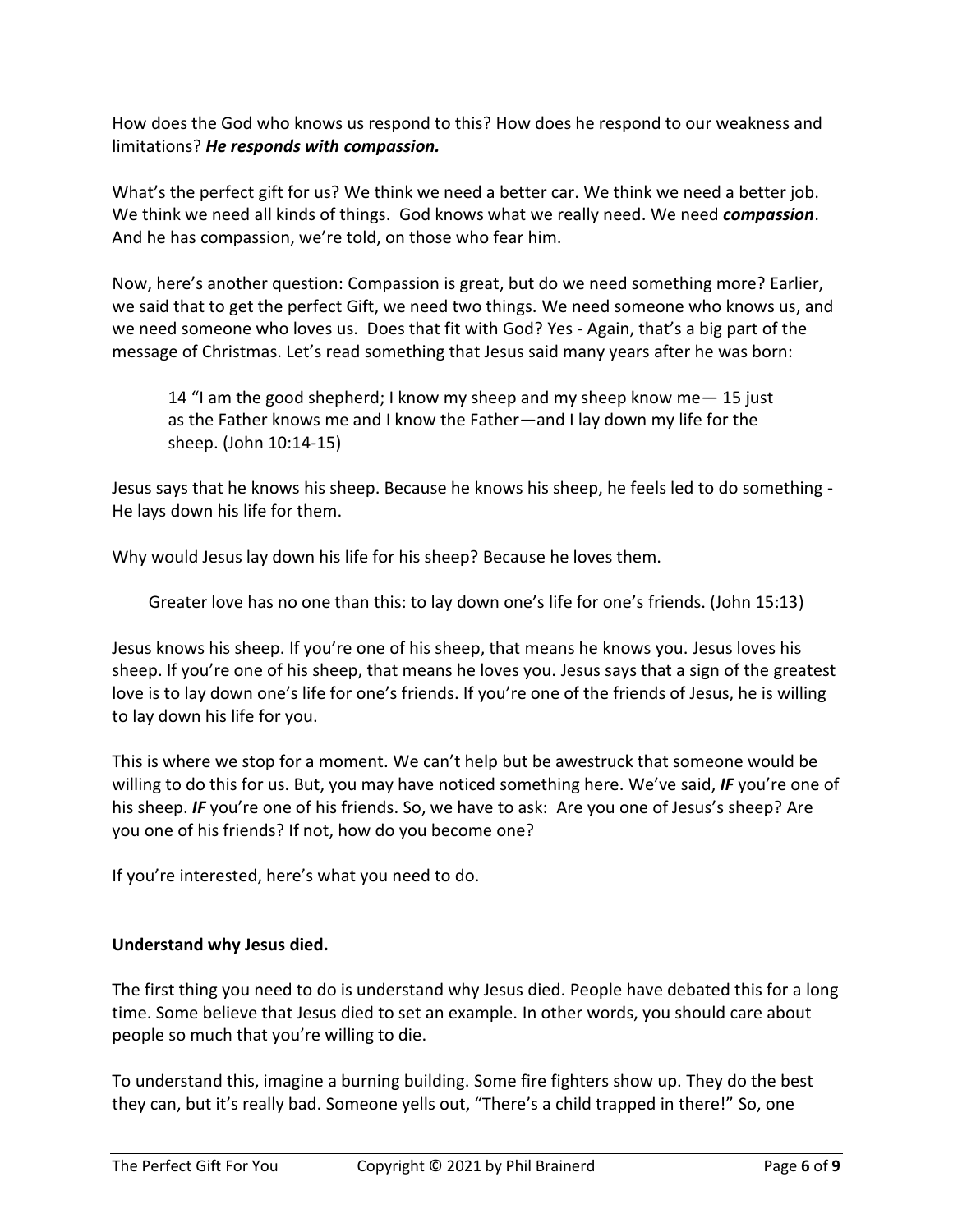brave fire fighter runs into the building. He's able to get the child out, but he's horribly injured in the process. Later, he dies from his injuries, and he suffers a lot of excruciating pain along the way.

To this we could say, "How noble." That fire fighter gave his life so he could save someone else, because that person else could not save themselves.

But let's imagine the scene differently. It's the same fire, but this time, everyone has escaped. Everyone - they're all out. A crowd has gathered to watch, as often happens at times like this. One man jumps in front of the crowd and yells out, "I love you all, so I'm going to be an example!" He then runs in to the burning building. It collapses on him, and he dies. He's dead, and he no doubt suffered excruciating pain along the way. But he didn't save anyone. He didn't save anyone because no one needed to be saved.

What kind of an example is that? In order for it to mean something when someone gives their life for someone else, the someone else must have a real need to be saved.

Earlier, we said that, in order to receive the perfect gift, you need two things: You need someone who knows you, and someone who loves you. Actually, you need one more thing: You need someone who knows how the universe works.

Now, the universe is pretty big. So, let's boil it down to what we need to know:

…people are destined to die once, and after that to face judgment… (Hebrews 9:27)

The universe is big and complex. But as far as we're concerned, those are the most important parts: One day, we will all die. After that, we will stand before God and face judgement.

To this, some will say, "I'm not worried about judgement - I'm pretty good." Here's a Bible verse that addresses this response:

…for all have sinned and fall short of the glory of God (Romans 3)

Look at that: "All have sinned." That's you and that's me. If any of us stand before God in the judgement, we will all fail. That's why we need some things. We need to be saved. We need God to have compassion on us. We need Jesus to love us so much that he would be willing to die for us. He did that to pay for our sins.

Earlier, we read a few words from a sentence in the book of Hebrews. Let's read it in a fuller context:

27 Just as people are destined to die once, and after that to face judgment, 28 so Christ was sacrificed once to take away the sins of many; (Hebrews 9:27-28)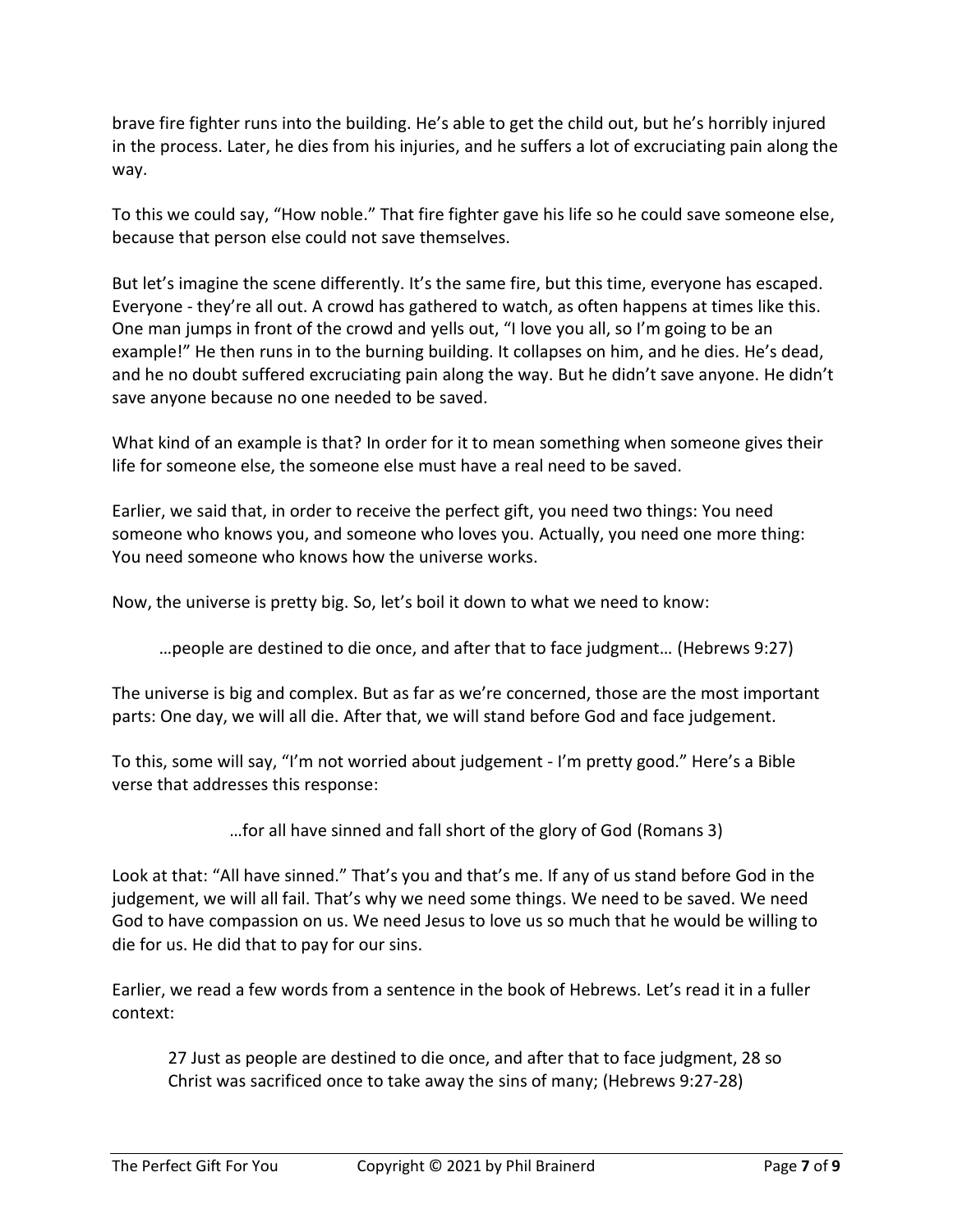Christ was sacrificed to take away our sins - Yours and mine.

Think about it. If we could stand on our own in the judgement, we wouldn't need Jesus to die for us. Since Jesus died, it would be like he was the guy who ran into the burning building for no reason. The reason Jesus had to die is that we could never stand on our own in the judgement. Jesus died for you and me because we needed him to die for us.

Here's how the apostle Paul describes this:

8 For by grace you have been saved through faith. And this is not your own doing; it is the gift of God, 9 not a result of works, so that no one may boast. (Ephesians 2:8-9)

So, in order to become one of God's sheep – In order to become one of this friends – You have to understand why Jesus died. Jesus died because you and I are in danger. We will all die one day and face judgement, and we cannot stand in the judgement by ourselves. Because of this, Jesus had to die. He had to die so we could be saved.

In the quote above it says, "And this is not your own doing." It is "not a result of works." You cannot do enough good works to save yourself.

Once you understand why Jesus died, there's a second step. You must have faith. You must have faith that: God knows you well - Better than you can know yourself. Faith that God cares about you so much, that he is willing to offer you a gift. Not just any gift - The perfect gift for you. The gift of salvation through Jesus Christ.

Let's pull this all together.

## **CONCLUSION**

We started our discussion today by looking at a man who had a house full of gifts that he didn't like. How could that happen? That's what happens when no one knows you. When no one knows you, they can't offer you anything that you need or want.

Fortunately, God knows each of us. More than that, he loves us. And so, he can offer the perfect gift for us: Salvation through Jesus Christ. And that's just the start. Because God knows you personally, he can give you many gifts. All those gifts are perfectly tailored for you. All those gifts will help you on your unique journey. Many of those gifts will be things that you would not expect, but the God who knows you and who loves you knows that you need each one.

That's one of the most important messages of Christmas.